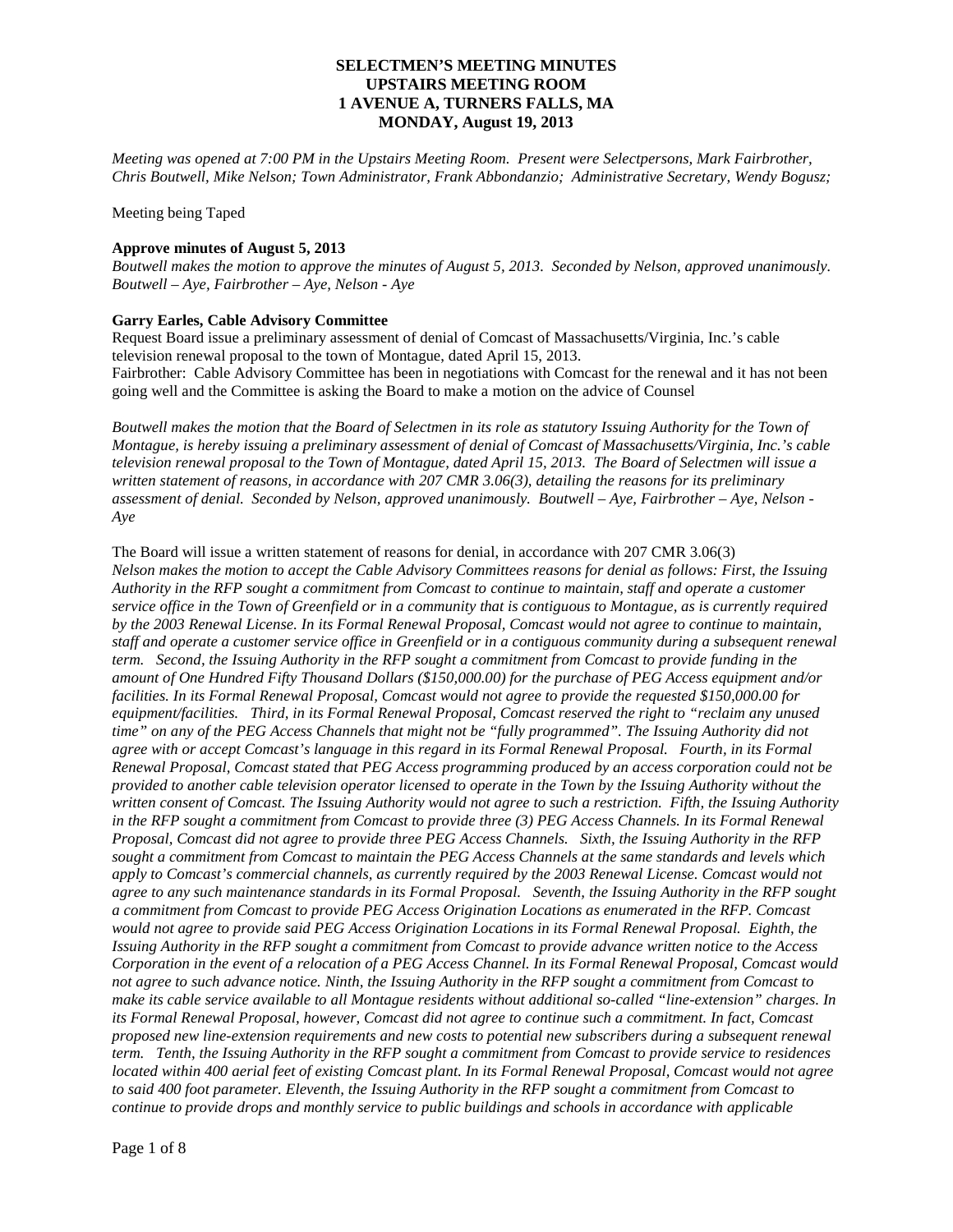*Massachusetts law. In its Formal Renewal Proposal, however, Comcast proposed (i) limiting drops to public buildings as defined by Comcast and (ii) establishing its own distance parameters, contrary to the requirements of applicable state law and the provisions in the 2003 Renewal License. Consequently, the Issuing Authority would not agree to such provisions. Twelfth, the Issuing Authority in the RFP sought a commitment from Comcast to continue to comply with a number of consumer protection provisions, many of which are currently contained in the 2003 Renewal License. In its Formal Renewal Proposal, Comcast would not agree to continue such consumer protection provisions in a new license during a subsequent renewal term. Thirteenth, in its Formal Renewal Proposal, Comcast insisted upon so-called "level-playing field" language in a subsequent renewal license. The Issuing Authority did not agree to the inclusion of such language in a renewal license. Fourteenth, the Issuing Authority did not agree with or accept Comcast's definition of "Gross Annual Revenues" in its Formal Renewal Proposal. Fifteenth, the Issuing Authority in the RFP sought a commitment from Comcast to continue to provide a Gross Annual Revenues Reporting Form, as currently required by the 2003 Renewal License, which from would explain the basis of the quarterly payments to the Town and/or Access Corporation. In its Formal Renewal Proposal, Comcast would not agree to provide such a form. Sixteenth, in its Formal Renewal Proposal, Comcast insisted upon reports regarding disbursements in a subsequent renewal license. The Issuing Authority would not agree to the inclusion of such language in a renewal license. Seventeenth, in its Formal Renewal Proposal, Comcast proposed*  language that would allow it to use the public rights-of-way in equal standing with utilities, despite the fact that *Comcast is not a common carrier. The Issuing Authority would not agree to such language. Eighteenth, the Issuing Authority in the RFP sought a commitment from Comcast to continue to provide for liquidated damages for possible license violations, as required by the 2003 Renewal License. In its Formal Renewal Proposal, Comcast would not agree to any such liquidated damages during a subsequent renewal term. Nineteenth, the Issuing Authority in the RFP sought a commitment from Comcast to continue to file strand maps of Cable System plant with the Town, upon request, as required by the 2003 Renewal License. In its Formal Renewal Proposal, Comcast would not agree to file such maps with the Town. Twentieth, the Issuing Authority in the RFP sought a commitment from Comcast to continue to provide to the Issuing Authority a number of reports pertaining to Comcast's operation of its Montague Cable System, as required by the 2003 Renewal License. In its Formal Renewal Proposal, Comcast would not agree*  to continue to provide such reports during a subsequent renewal term. Twenty-First, the Issuing Authority in the *RFP stated that it would grant a renewal license term commensurate with the level of services and facilities provided to the Montague community and the financial costs thereto. In its Formal Renewal Proposal, Comcast proposed a 10 year renewal term only, without providing a reasonable basis for such a term. Consequently, the Issuing Authority and Comcast did not agree on a renewal license term. Seconded by Boutwell, approved unanimously. Boutwell – Aye, Fairbrother – Aye, Nelson – Aye* 

Earles: This is a 10 year contract and we have to do it right the first time.

## **Bob Escott, Emergency Manager, FRCOG request regarding Regional Shelter Plan**

Escott: Been working with Planning Department at the FRCOG on a Regional Sheltering Plan for over a year now. Basically we have been working with Greenfield, Gill and Erving and each Town has born its own expense and the concept of 4 towns sharing resources has spread throughout the county The FRCOG picked up on it and put together a regional sheltering plan for Franklin County. It is mirrored after the other Counties in Western Massachusetts that have already started putting this together. This looks geographically at Franklin County it appeared that having 5 separate main shelters made sense due to what we experienced in the last big storms of roads being cut off by waterways. We have been using our High School for several years, but I haven't spoke to the new superintendent yet so this might change but the Tech school expressed interest in being a shelter and the High School was shying away from it. I am here tonight asking the Town of Montague to sign to enter into an agreement with every other Town in Franklin County that chooses to sign and share costs when the shelter is open. This would allow the Town to share the costs with other towns that are using our shelter instead of paying for everything ourselves. We are already doing it, it will just allow us to share the costs with other people. This is a new document and when it gets used it will probably have to be changed a little bit but it is a start. Agreement has been reviewed with a group of lawyers. The document does mention school districts and fire districts.

Golrick expresses her concern over the costs and who pays for things

Escott: This plan will give us the ability to bill other Towns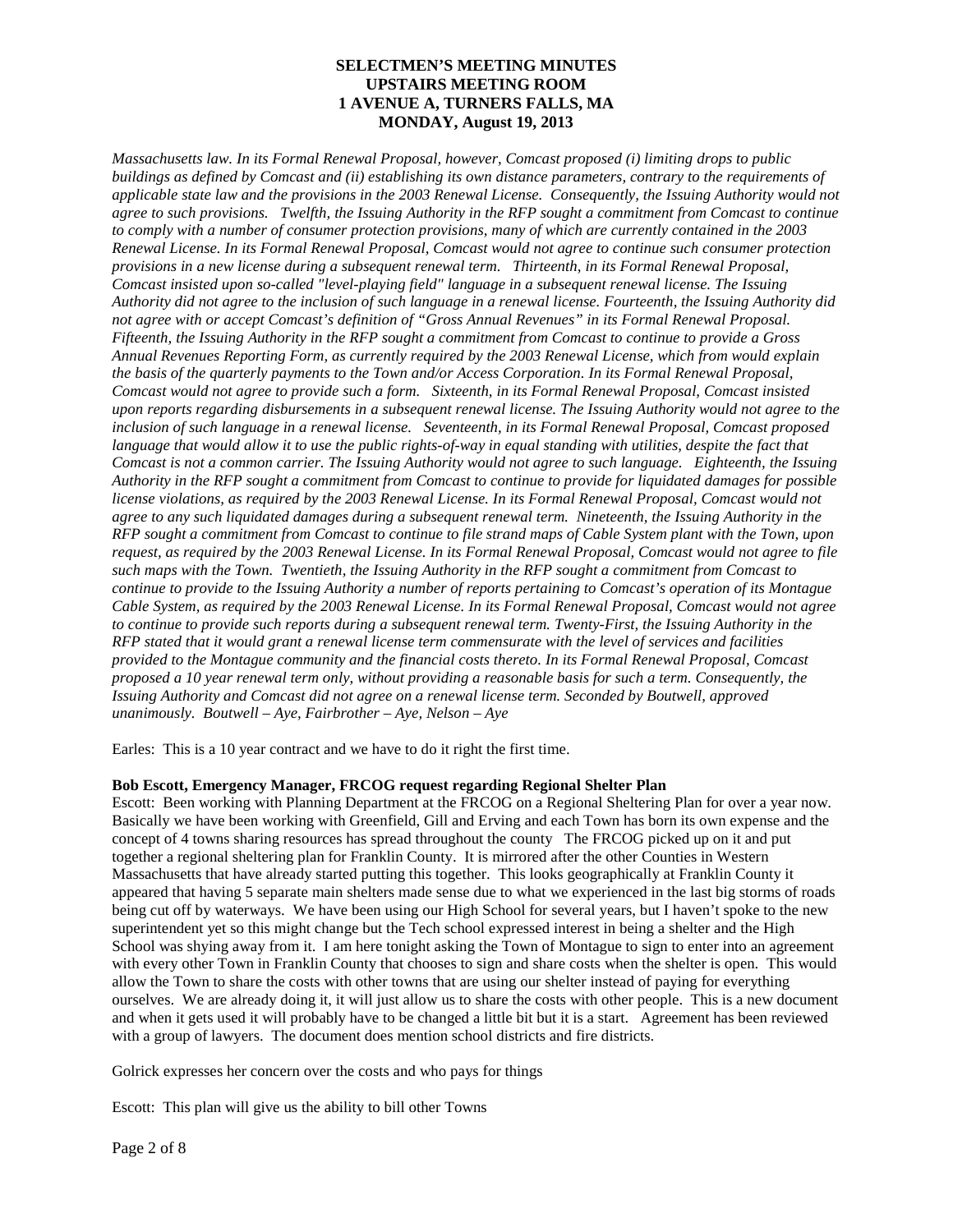*Nelson makes the motion to sign onto the FCRCOG Regional Shelter Plan as presented. Seconded by Boutwell, approved unanimously. Boutwell – Aye, Fairbrother – Aye, Nelson - Aye*

#### **Dog Complaint Hearing, Roberta Billiel, Investigation of Vicious Dog**

Fairbrother calls Dog complaint hearing to order at 7:27 PM.

Fairbrother reads complaint letter into the record

Fairbrother swears Chief Dodge, Roberta Billiel, Ada Caisse – Beaudry, Sherri-Ann Carey Burnett, Amanda Billiel and Erica Ayotte into the record

Dodge: We are having a problem with this dog registered to Ms. Billiel in town. Daughter is claiming it's hers, but its registered to Roberta. On two seperate instances  $(4/22/13 \& 7/27/13)$  the same dog Ulysses a pit bull attacked two people causing what I consider to be considerable injury; puncture wounds in legs and head and another instance he bit so hard it went through the shoe of a man who is confined to a wheel chair, puncturing his foot. Very concerning to me because this is not a nip, shows some aggression, and also to bite someone on the legs and the head is very concerning. I am an animal lover myself however something needs to be done with this dog to protect the public from any future attacks. It is also mentioned in the reports that this dog has been seen on many occasions roaming the neighborhood unleashed. Officer on the 4/22/13 incident went to residents where the dog was supposed to be confined and saw the conditions were deplorable to the point where the Board of Health had to be called. It doesn't seem that a lot of care has been put into this dog and this concerns me as well as far as who will be responsible, is someone able to be responsible for this dog and can we essentially prevent another attack? Ms. McNeely ordered dog quarantined for 10 days which is a standard procedure.

Aida Caisse - Beaudry: I wasn't doing anything to the dog, his leash had broken, he was running around so bent over to give the dog some water so she could come over and try and get him. I was yelling for Amanda because the dog had grabbed the back of my head and was trying to snap my neck. He bit me 9 times, he just missed my new knee cap. This dog has always been good to me, but it is about the care of the dog. Just recently have I seen that the dog has been walked and care been put into the dog, but I don't know how long this will last. To know a dog could do that for no reason is concerning to me because if it was a child that got bit. People were trying to help me but everyone was afraid. I'm not here to say I want the dog euthanized, it just scares me to think he could go after a child. After the dog bit me Amanda grabbed the dog, asked me what I did.

R. Billiel: Dog broke loose from his tie-out, I was trying to get dog from across the street at Aida's. Yulesses ended up coming over and biting the back of Aida's head, I was trying to get him away from her but he continued to bite her. I was yelling, then my daughter and my niece came out and went to Aida.

Amanda: I was told dog was loose so I went to get dog heard her screaming saw her bites, dog only listens to me, dog came running to me, I grabbed him and brought him into the house. He does not like when people touch his head, he loves kids, he is not a vicious dog. I would move away rather than put this dog down; and the wheel chair, the guy has an electronic wheel chair, my dog does not like that.

Erica Ayer: Lived with Amanda and Roberta for approximately a year, Yulesses was about a year old, he was doing the certificate training, and he was always good. I noticed when I moved out dog the stopped getting exercise and less socialization. I feel like the dog needs more exercise and socialization because he is inside the house constantly. I was never present during attacks. He's a really big dog and hard to get down.

Guy: I've seen Yulesse out many times he comes into my yard, plays with my 2 little dogs. He is a very submissive dog. I Don't think he gets socialized enough, I don't see him getting walked. I would hate to see animal get destroyed, I don't believe he needs to be destroyed, I think if he had the right care and was socialized he would be better.

Aida Caisse - Beaudry: Dog needs to be with some one that can give 100% of themselves

Erica Ayer asks if she can have the dog in her home for a little bit to show how well he can be.

Page 3 of 8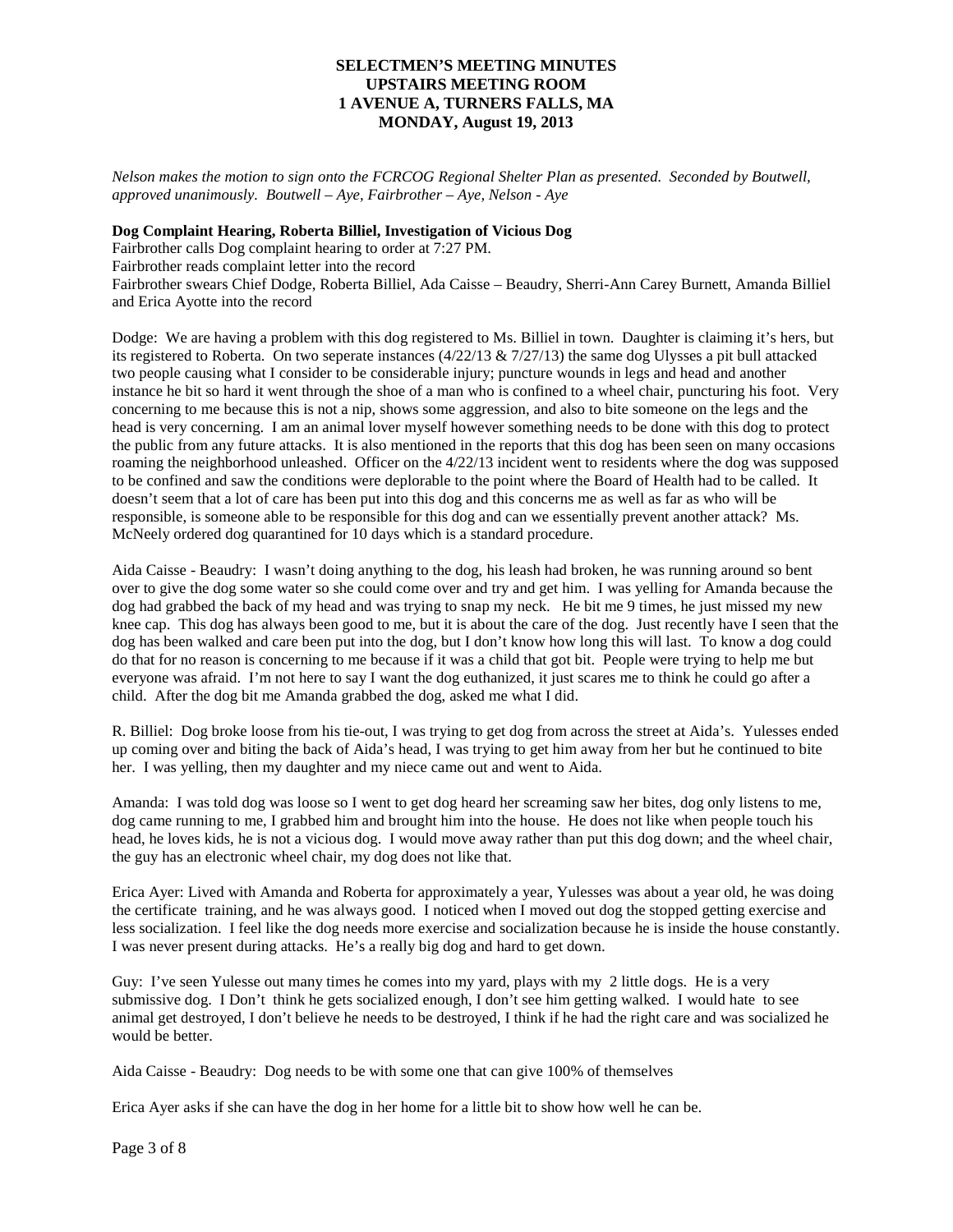Fairbrother: We are at the point where we decide what we are going to do.

Nelson: I appreciate your offer but I don't want to pawn the problem off across the river, because I'm nervous about that.

Nelson makes suggestions that the owners acquire a significantly strong leash that will not break in any form within the next 24 hours, whatever fencing that is there currently is upgraded to a fence that the dog will not be able to get out of, with construction to begin within 7 days, with completion within 21 days; that the owners commit to socially adapting the dog to the environment through restrained walking, with restraint emphasized and the parties here today return in 60 days to let us know the update of how the socialization is taking place.

Fairbrother: This dog has seriously bit two different people. This dog sounds like he is spending more time running around on the street than he is in his yard.

Erica Ayer: The door that he has he can just open. As soon as they come through the door, he is able to get out, but because he is such a big dog, Amanda can't hold him by himself unless he is on a choker leash, but he broke the choker leash.

Amanda: My mom hooked him up to the leash that was hooked up to the porch and that's how he broke it. I'm moving away with him, so there will be no problems with this dog, cuz I won't be here in the next month, she's selling her house and I will be taking the dog to my fathers house with me in Ohio.

Erica Ayer: Its stressful right now because this dog has been trained and listened. All these training things he went through when he got that certificate, and during the months they haven't been able to take care of him, he's been getting out of hand cuz he's always been in the house.

Fairbrother: I rest my case, you just acknowledged that they can't take care of this dog. The dog needs to be restrained with an iron chain immediately.

Nelson makes the motion that Ulysses is ordered to be restrained by a chain leash that will not break within the next 24 hours, that the owners commit to socially integrating him back into society, while wearing a muzzle at all times outside of the house, a secure fence is built within 21 days that has an 18" barrier below ground to prevent the dog from burrowing under and the parties here return in 60 days to update us on the socialization.

Boutwell: I know you said you are going to move out of state, but we want to make sure nothing happens to anyone else.

Amanda: To be honest with you, he doesn't listen to my mom, he only listens to me. I'm not going to leave him out of my sight

Fairbrother: This dog needs to be restrained and we are interested in the publics' safety. The dog needs to be effectively restrained at all times immediately. When dog is walked he must be restrained and muzzled.

Dodge: It sounds like this is a pretty large dog and is pretty powerful so it is going to take some common sense and advise on what type of control, harness or muzzle that you should get that is appropriate so you can control it. You said the dog listens to you, the police report that I have says the dog was running the opposite way from you when you were yelling at him, he didn't listen to you. My point is this; we don't want this to happen again, you need to get the appropriate stuff.

Fairbrother: The dog has to be effectively restrained at all times immediately.

Nelson makes the motion that Ulysses is ordered to be restrained by a chain leash that will not break within the next 24 hours, that the owners commit to socially integrating him back into society, while wearing a muzzle at all times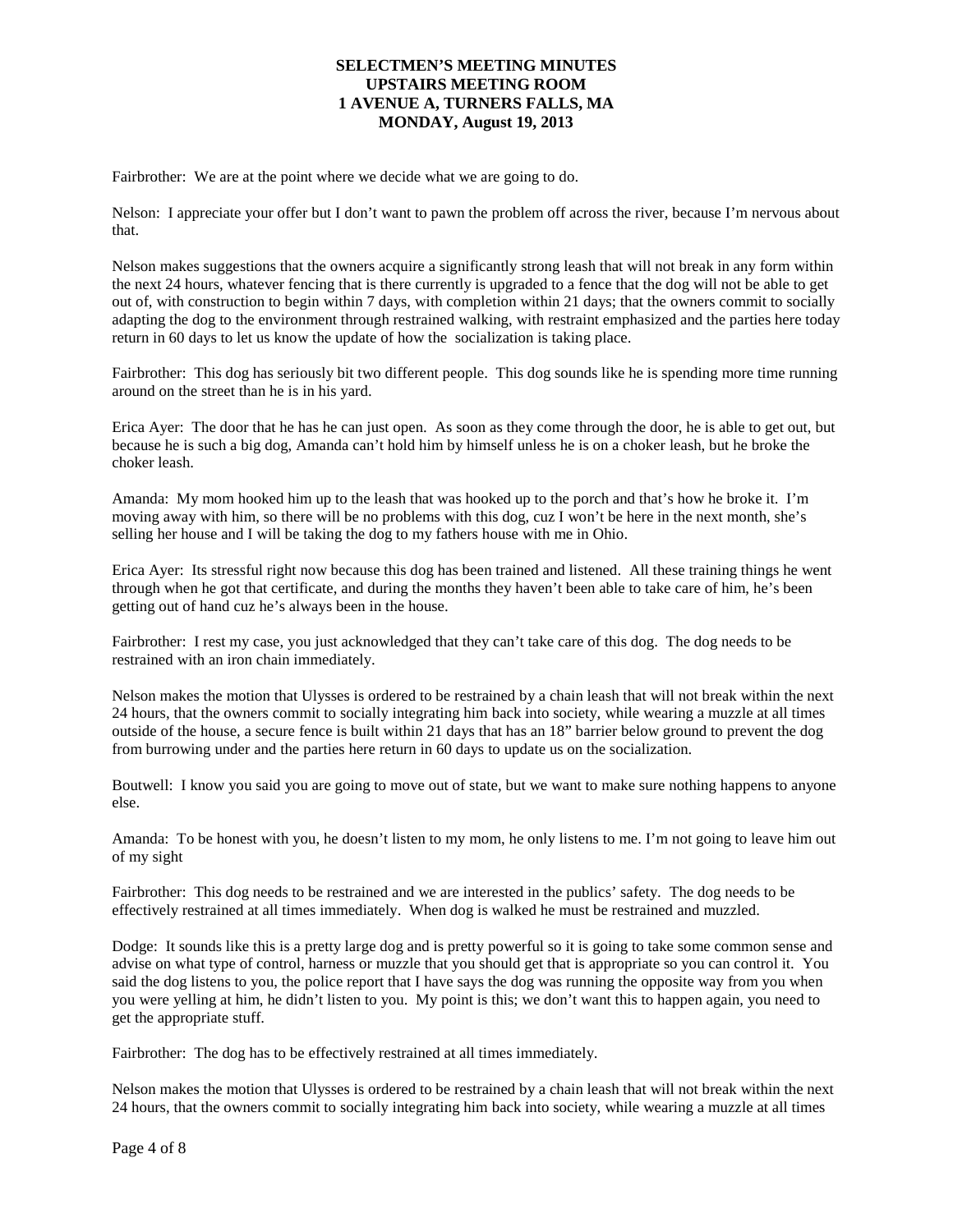outside of the house, begin to secure a fence within 7 days at the latest and have it completed within 21 days and that has an 18" barrier below ground to prevent the dog from burrowing under and the parties here return in 60 days to update us on the socialization.

Roberta Billiel: There is no way I can get a fence put up, I don't have the money.

Fairbrother: The fence isn't necessary if you can assure everyone, yourself included that you have that dog secured in such a way that he can't leave the yard. A good strong leash.

Nelson amends original motion that Ulysses is ordered to be restrained by a chain leash that will not break within the next 24 hours, that the owners commit to socially integrating him back into society, while wearing a muzzle at all times outside of the house, and the parties here return in 60 days to update us on the socialization. Seconded by Boutwell, approved unanimously. Boutwell – Aye, Fairbrother – Aye, Nelson - Aye

Hearing closed at 8:19 PM

#### **Personnel Board, Richard Suchanek, 111F Status Update**

Boutwell makes the motion to return Richard Suchanek be removed from 111F Injured on duty and returned to active duty effective Friday, August 16, 2013. Seconded by Nelson, approved unanimously. Boutwell – Aye, Fairbrother – Aye, Nelson - Aye

#### **Robert Trombley, WPCF Superintendent, Sewer Rate Discussion Sewer Rates**

This is the first of two scheduled meetings with the Selectboard to address FY 2014 sewer rates; the next meeting is scheduled for 9 September 2013. Each year as part of the work to set the sewer rates the Enterprise account retained earnings (RE) estimate is sent to the State for verification. The State of Massachusetts, Department of Revenue, Division of Local Services has certified the free cash amounts for the Town. This allows us to continue the sewer rate discussion leading to the public hearing. The amount of \$333,674 is available to the Town in the RE account for FY 2012. What are Retained Earnings? Retained earnings are funds certified by the Commonwealth Department of Revenue. The funds concern the Town's enterprise accounting system for the operation of the WPCF, Treasurer's Subsidiary, Highway Subsidiary, Personnel Benefits and Debt Service Budgets. The amount in the fund from a previous fiscal year comes from revenues in excess of those estimated and from unspent appropriations.

Use of RE has enabled the Town to mitigate increases in the sewer rates. The agreement between the Southworth Manufacturing Company and the Town (section 4 (e)) notes, "surplus revenues accumulated from Normal Sewer User Fees shall be used to reduce the billing rate of all Normal User Fees in the following fiscal year".

#### How do we propose to use RE in FY 2014?

As we all are aware there have been expenditures in FY 2013 and estimated for FY 2014 that involves the repair of the Industrial Park sanitary sewer gravity main. At an upcoming Town meeting in September the use of RE will be discussed to support the deficit in the enterprise account for FY 2013 and an amount estimated to be spent in FY 2014. After these expenses have been covered we have determined that the use of \$120,000 will serve to keep the sewer rate increase to approximately 3 to 4%. This leaves \$34,290.60 remaining in RE.

#### Recent Sewer Rate History

The sewer rates have not changed for 4 years as we have had RE available to support the appropriations budget. This has been beneficial for the residents and industry in the continuing tough and uncertain economic climate. We know there is no guarantee that there will be substantial amounts of free cash at the end of any FY. It is therefore my suggestion that the Selectboard consider an increase of 3 to 4% in the sewer rates for FY 2014. I make this suggestion because should we have a year in which RE are low, the sewer rate increase could run 10 to 20% all in one FY. By allowing small increases over time this can be mitigated. The use of RE must be approved by Town Meeting in September.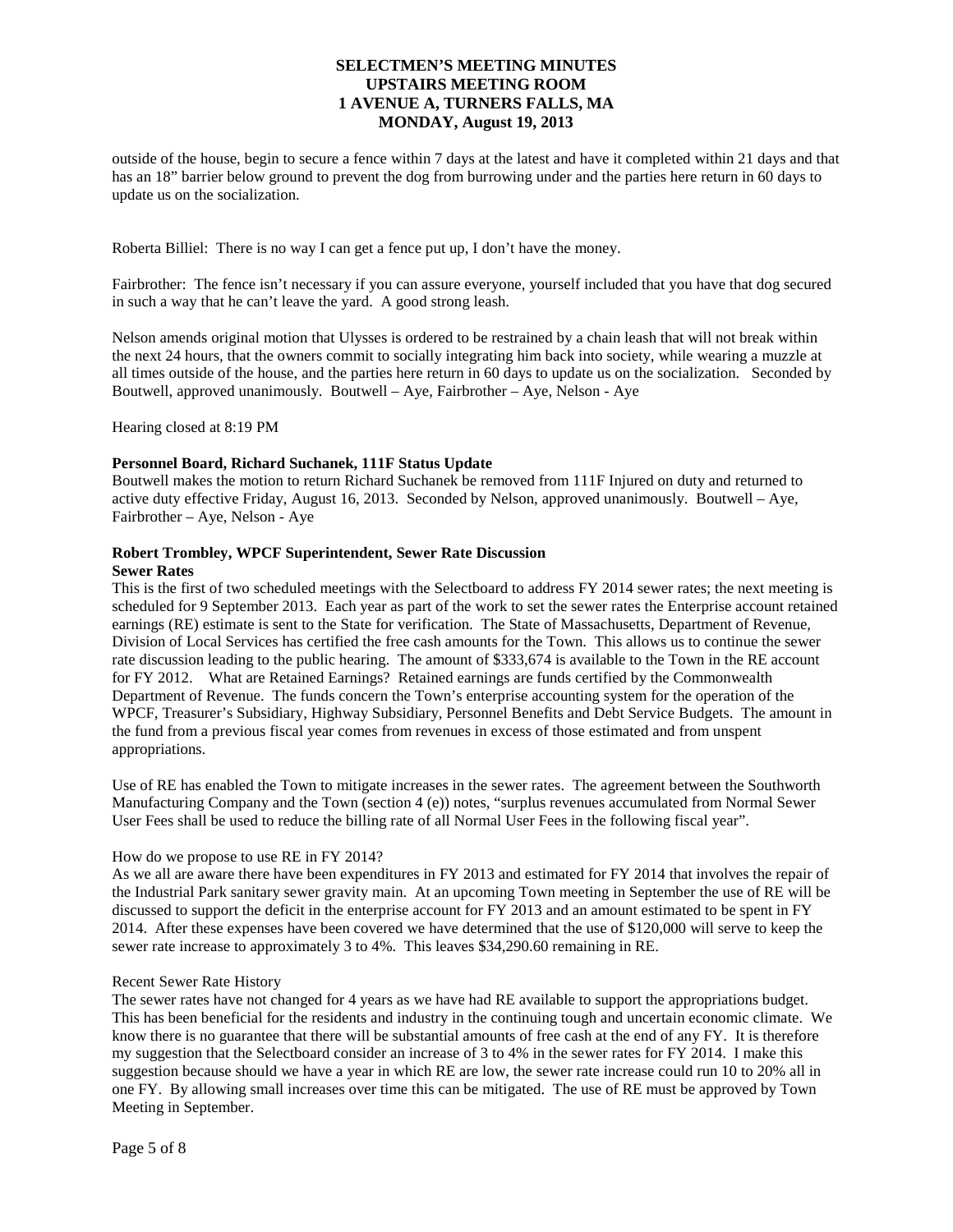**Boutwell asks if it's possible to go to 2%, Trombley responds he doesn't think we should, wants to avoid 20% increases in the future. Would feel better raising them a little at a time.**

## **Present estimate Rates per 1,000 gallons – 3.7% increase**

Gill, Southworth & Strathmore Turners Falls, Montague Center, Montague City, Lake Pleasant 12 month Flat Rate Millers Falls

| FY's 2010, 11, 12 & 13 | Present 2014 est. |
|------------------------|-------------------|
| $I$ \$5.56             | \$5.75            |
| $II$ \$6.00            | \$6.22            |
| <b>III \$334</b>       | \$344             |
| IV \$6.00              | \$6.22            |

# **Non – Contract Surcharges**

\$0.3941 per pound; Biochemical Oxygen Demand \$0.2771 per pound Septage – no change In Town & Town of Gill =  $$75/1,000$  gallons; Out of Town =  $$80/1,000$  gallons Other – no change: Interest Rate – 14% per Annum Demand Charge - \$5.00; Minimum Bill - \$36.00

The statewide 2012 range is \$210 - \$1,440, with an average of \$690 per household. Using the residential rate of \$6.22/1,000 gallons the Montague average household bill based on the state usage figure of 90,000 gallons of usage  $=$  \$560; using the actual Montague average flow of 61,321 gallons per residence then the average annual bill becomes \$381.42 and the increase to the homeowner over FY 2012 is \$13.00. There may be some changes as I review my work and discuss with the Town Treasure and Accountant.

## **Approve Pay Requisition #2 to Baltazar Contractors, Inc. in the amount of \$153,662.50**

*Nelson makes the motion to approve the Pay requisition #2 to Baltazar Contractors, Inc. in the amount of \$153,662.50. Seconded by Boutwell, approved unanimously. Boutwell – Aye, Fairbrother – Aye, Nelson – Aye*

## **Other**

Trombley wants to know if the Selectmen want to reapply for the State Revolving Fund. Will not be discussed tonight since it did not make meeting posting

Jon Dobosz, Parks & Recreation Director, Wheel Chair Accessible Swing at Unity Park **Dobosz:** We want to bring the Board up to speed and officially bring to the table the proposal to bring a wheel chair swing to Unity Park. This has been happening now for close to three months. I received an e-mail from Leslie Cogswell about putting a wheelchair swing at Unity Park.

Leslie Cogswell (also with her is Kathy Webber): We have a small subcommittee of this non profit organization we started about a year ago called a Friend to Friend and we generally help families with life limiting illnesses, however we are extending our mission to include community projects. This project came about because of a friend who's son is in a wheelchair who has a younger sister who goes to the park and Jacob watches his sister play and we thought what better way to help that family to feel included than to provide a swing. We did lots of research on what type of swing would be beneficial to our park and to Jacob and other members of the community in wheel chairs. The total cost for swing is \$12,500, shipping is just under \$2,000, and we have a goal of \$15,000. We hope to be able to get donation for services for installation, fencing, etc. As of today, we have raised over \$9,000 in three months.

Dobosz: Goal is to shoot for the spring of 2014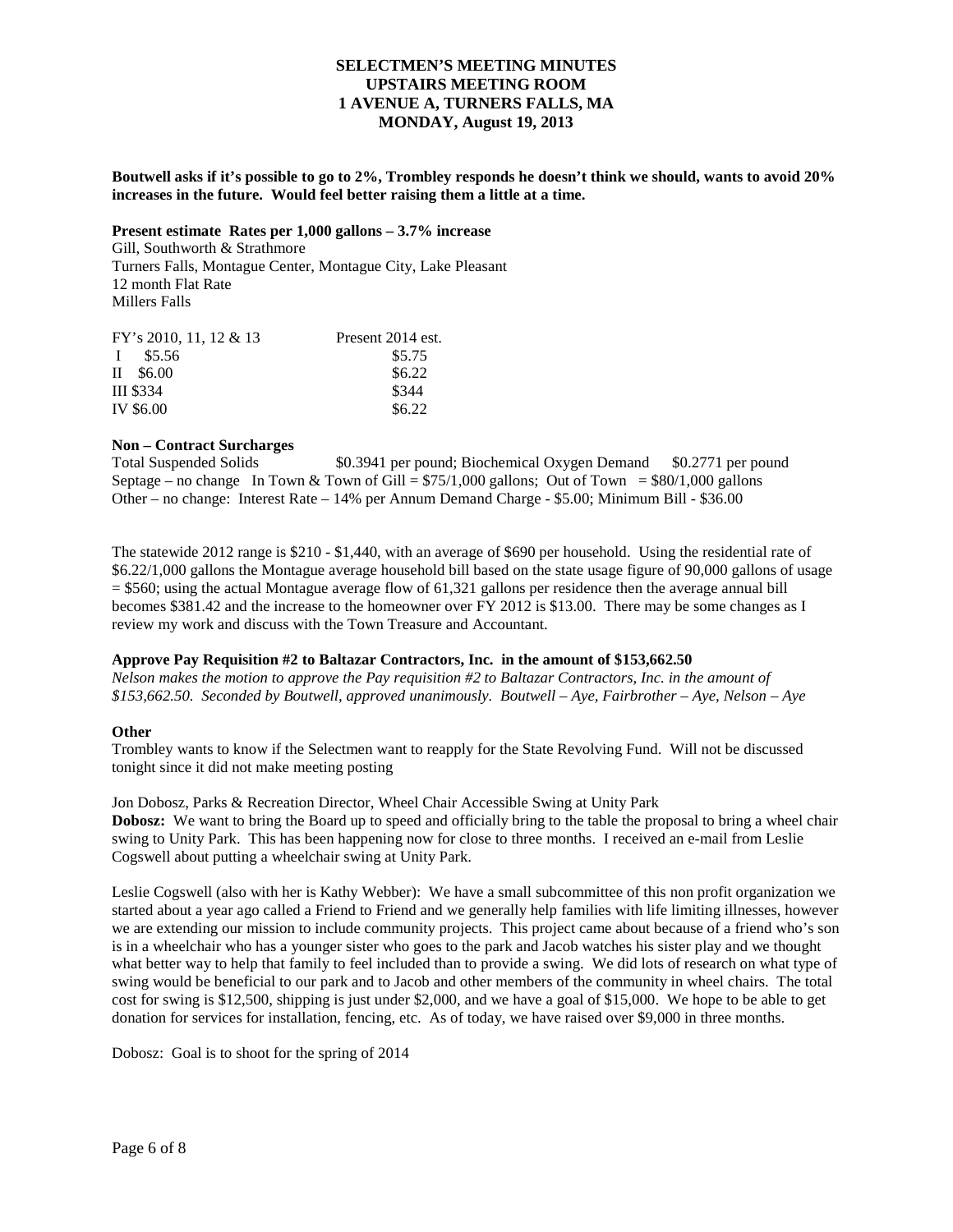Bruce Hunter: Unfortunately, Community Development Block Grant money cannot be used except for severely disabled adults. We were hoping we would be able to use it, but it has to be specific for adults only, which is a sad rule

*Nelson makes the motion that the Board of Selectmen put their support behind the wheelchair assessable swing project at Unity Park with the assumption we will hear from a Friend to a Friend and Mr. Dobosz again in the spring when it is time to move forward to make things happen. Seconded by Boutwell, approved unanimously. Boutwell – Aye, Nelson – Aye, Fairbrother – Aye*

#### **Michael Muller (Montague Community Cable, Inc.) Approve Registration for Assembly, Public Demonstration, or Use of Public property – Montague Soapbox Derby**

Nelson makes the motion to approve the Montague Soap Box Derby to Michael Muller to Montague Community Cable, Inc., MCCI for Sunday, September 22, 2013, from 7:00 AM ending at 4:00 PM, expecting approximately 1000 people, police chief has signed off on this and insurance is on file. Seconded by Boutwell, approved unanimously. Boutwell – Aye, Fairbrother – Aye, Nelson - Aye

## **Other**

Muller: To broadcast live, we have to run approximately  $\frac{1}{2}$  mile in cable; I talked with Jon Dobosz and he said he's getting Comcast brought to park house so they can have internet access there. I talked with Comcast last year about getting a drop at the park house and they said it would be about \$300 - \$350. I was going to ask if while that project was going on, if we could hop on and have a drop installed at the field house. This would be for broadcast. We are willing to pay to have this done. Will be looking into Selectboard approval to move things along. Mik is told he needs to speak with Garry Earles

## **Mark Wisnewski, Rocket Science dba the Rendezvous, Request for one day liquor license on September 22, 2013 at Unity Park**

Boutwell abstains

*Nelson makes the motion to approve the request for a one day liquor license on Sunday, September 22, 2013 at Unity Park to Mark Wisnewski, Rocket Science, dba the Rendezvous. Seconded by Fairbrother, approved. Fairbrother – Aye, Nelson – Aye, Boutwell - Abstain*

## **Michael Nelson, Request to change date of toll booth fundraiser from 9/21/13 to 9/28/13**

*Boutwell makes the motion to approve the request to change the date of the toll booth fundraiser from 9/21/13 to 9/28/13 same time and location. Seconded by Fairbrother, approved. Boutwell – Aye, Fairbrother – Aye, Nelson - Abstain*

# **Frank Abbondanzio, Town Administrator's Report, Votes may be taken**

**Authorization to Disburse Architect Payment Requisition #5, Unity Park Phase 2 Project** Not available at this time.

## **Approve Change Order #4, Unity Park Phase Two Improvements Project, \$750**

*Nelson makes the motion to approve change order #4 for \$750 to Diversified Construction Services, LLC in Amherst, MA. Seconded by Boutwell, approved unanimously. Boutwell – Aye, Fairbrother – Aye, Nelson - Aye*

#### **Vote to approve License to Enter and Use Real Property: Ted and Alice Armen Located on School Street, Montague Center, (Assessors Map 43, Lot 123) for planting and cultivating a garden, including the installation of perimeter fencing.**

*Nelson makes the motion to approve the to Enter and Use Real Property to Ted and Alice Armen Located on 68 School Street, Montague Center, (Assessors Map 43, Lot 123) for planting and cultivating a garden, including the installation of perimeter fencing in the amount of \$10. Seconded by Boutwell, approved unanimously. Boutwell – Aye, Fairbrother – Aye, Nelson - Aye*

**Sign MOU with FCSWMD for Household Hazardous Waste collection on 9/21/13** Boutwell recuses himself